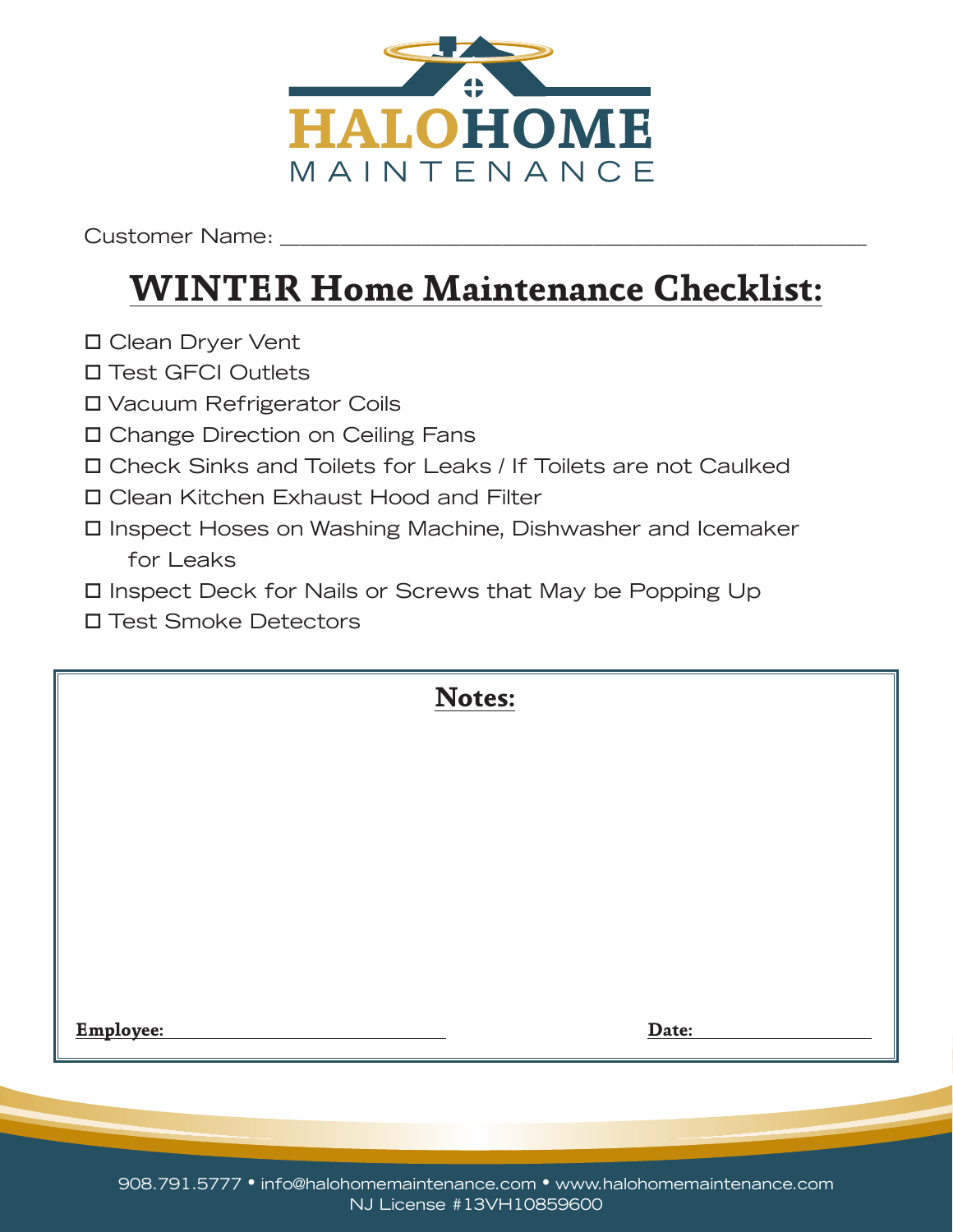

## **SPRING Home Maintenance Checklist:**

- Clean Gutters
- Check Outside Lights
- □ Inspect Attic for Leaks
- Test and Dust Detectors
- Check Fire Extinguishers
- Inspect Roof for Damage
- Vacuum Refrigerator Coils
- Clean and Seal Deck if Needed
- Inspect Outdoor Play Equipment / Powerwash if Mold is Present
- Insulate Exposed Pipes as Needed
- □ Inspect Siding / Masonry for Damage
- Clean Kitchen Exhaust Hood and Filter
- Remove Storm Windows and/or Screens
- Inspect Exterior Paint and Touch Up as Needed
- Inspect Bathrooms and Kitchen Caulk / Caulk as Needed
- Install Fresh Batteries in Smoke and Carbon Monoxide Detectors
- Inspect Deck for Nails or Screws that May be Popping Up
- Change Direction on Ceiling Fans for Cooling
- Inspect Foundation for Drainage Problems

(Clogged Down Spouts, Grading Issues, Etc...)

|           | Notes: |       |
|-----------|--------|-------|
|           |        |       |
|           |        |       |
| Employee: |        | Date: |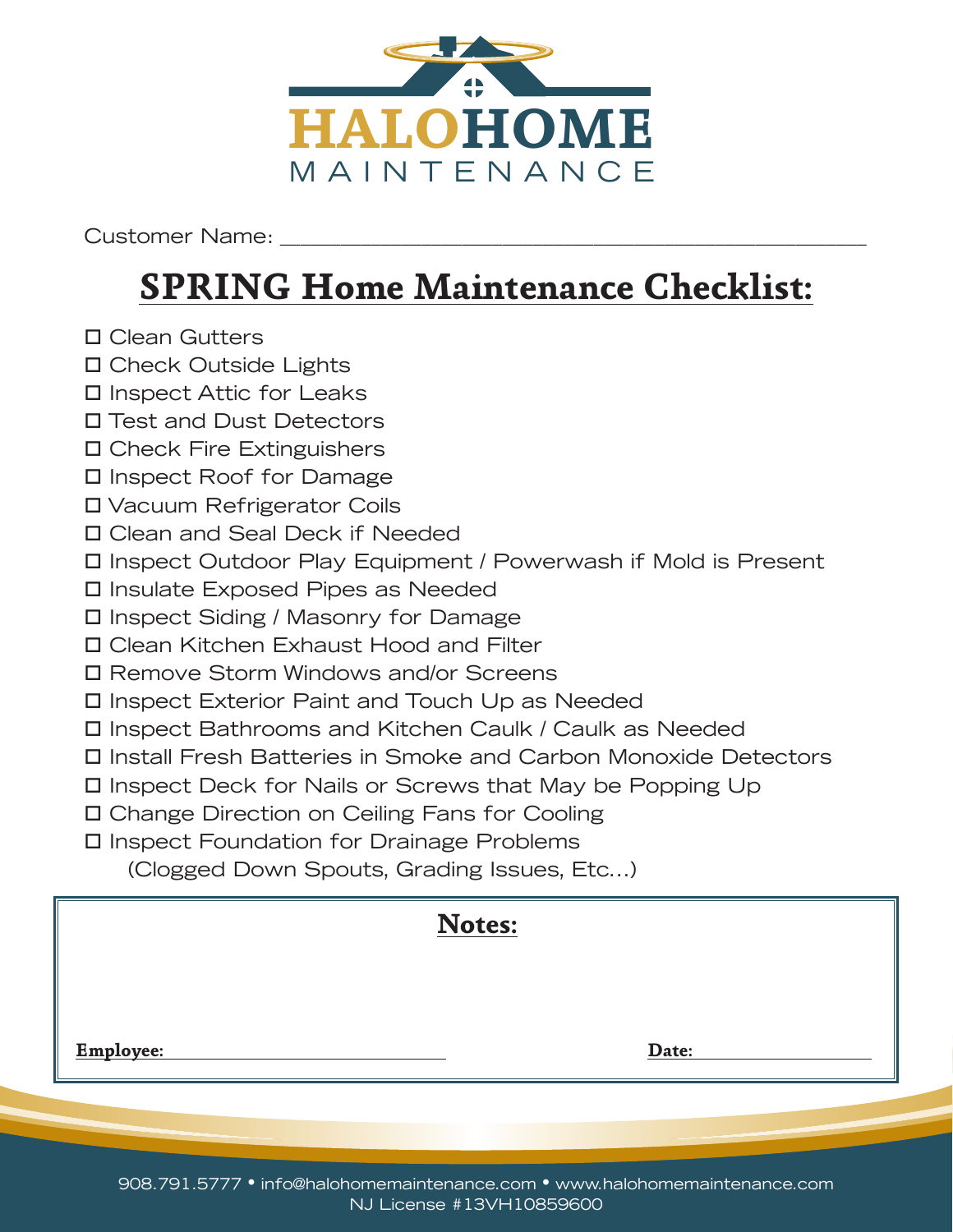

## **SUMMER Home Maintenance Checklist:**

- □ Power Wash
- Clean Gutters
- Clean Windows with Cleaning Solution (Exterior Only)
- Clean Window Sills (Exterior Only)
- Check All Outside Lights
- Vacuum Refrigerator Coils
- Inspect for Insect Activity (Termites, Ants, Wood Bees, Etc...)
- Clean Kitchen Exhaust Hood and Filter
- Inspect Foundation for Drainage Problems (Clogged Down Spouts, Grading Issues, Etc...)
- Inspect Deck for Nails or Screws that May be Popping Up

|           | Notes: |       |  |
|-----------|--------|-------|--|
|           |        |       |  |
|           |        |       |  |
|           |        |       |  |
|           |        |       |  |
| Employee: |        | Date: |  |